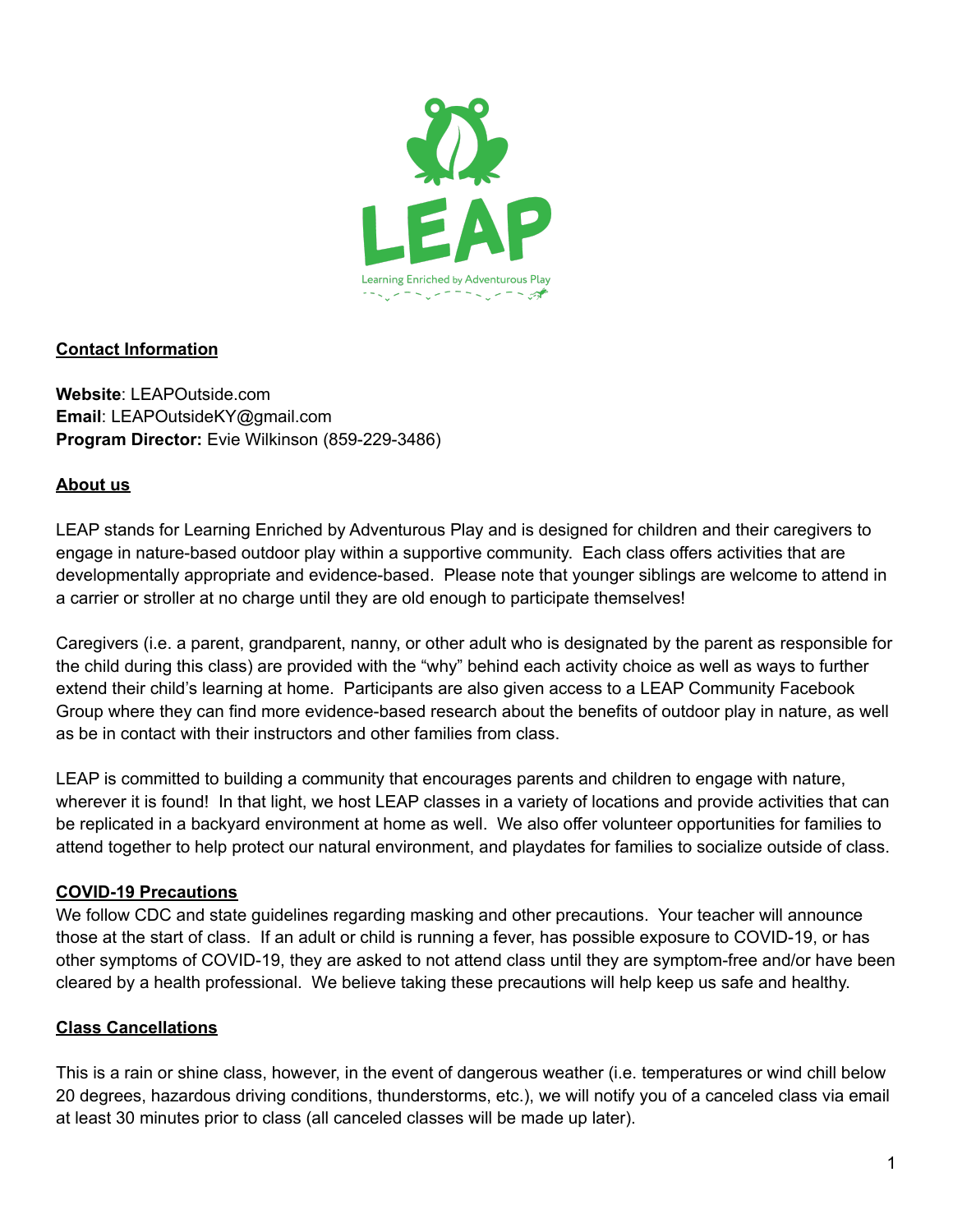## **What to Bring to a Caregiver+Child Class**

- **Blanket, tarp, towel, or yoga mat for your family to sit on during circle time.**
- **Appropriate Clothing**: Dress for the weather! We follow the popular Scandinavian phrase, "There's no such thing as bad weather, only bad clothes."
	- In winter, layers are important. This includes a warm base layer, wind/waterproof outer shell, hat, gloves, socks, and waterproof/resistant footwear. We will get muddy, if not wet, most days!
	- $\circ$  As a caregiver, please remember that in the event of rain or snow, waterproof outer layers, including footwear, are necessary for you and your child.
	- $\circ$  Since we know it is so important for our children to dress for the elements, we are happy to offer a **25% off code** to use toward purchasing outdoor gear at [https://oaki.com/;](https://oaki.com/) Just enter the code **ForestPreschool25** (minimum purchase of \$29.99 required to use the code).
- **● Water/Snacks:** Please bring a water bottle for yourself and your child. If you or your child will need a snack during class, please bring your own and be aware that there is no designated "snack time" during our one-hour class. You may nurse or feed your child as necessary for their comfort.
- **Diaper Bag:** If your child requires diapers, please bring your diapers, wipes, hand-sanitizer, etc., and your own trash bag for packing the diaper out with you. Please note that there are no trash cans or bathrooms in the "classroom" space (but there are trash cans and bathrooms on the grounds).
- **Extras:** bug spray, sunscreen, personal first-aid kit, extra clothing, hand sanitizer/wipes, towel.

## **General Class Guidelines**

We are committed to keeping our children safe. We adhere to the following quidelines to provide consistent boundaries in the name of safety. We ask that parents uphold these same standards while onsite. It is also helpful to reinforce many of these practices at home.

- **Toys:** Nature provides all the materials necessary for playing in the outdoors, so toys from home are not necessary. Art supplies and other learning materials will be provided. If your child does need a comfort toy from home, please be sure it is weather-resistant/washable!
- **Boundaries:** Children are expected to stay within the boundaries that have been established by teachers. They should always be within earshot and eyesight of their caregiver.
- **Climbing trees**: Children may climb trees while under adult supervision. A general rule of thumb is they may not climb higher than twice their height, and only after they have demonstrated competence.
- **Sticks**: The children may not play with sticks that are longer than their arm, unless it is clearly and responsibly being used as a walking stick, a tool (digging, for example), or for building, under the supervision of the adults. Running is not permitted while holding a stick.
- **Ingestion**: Children will not eat or drink any substance found in nature without adult permission.
- **Social & Emotional Safety:** LEAP is committed to inspiring and teaching respect for the earth and all its creatures and this includes modeling and fostering respect for self and for others at all times. Outdoor learning provides many opportunities for cooperative play and teachers/caregivers are there to guide children into co-creative adventures. There is a zero tolerance policy for hitting, grabbing, pushing, name-calling, aggressiveness or any other demeaning behavior.

## **The Benefits of Outdoor Play**

Playing in nature has many benefits for child development in these three key areas: physical and motor development, social and emotional development, and cognitive processing skills. During our class, we will encourage caregivers to help their child develop in these areas by providing evidence-based research methods.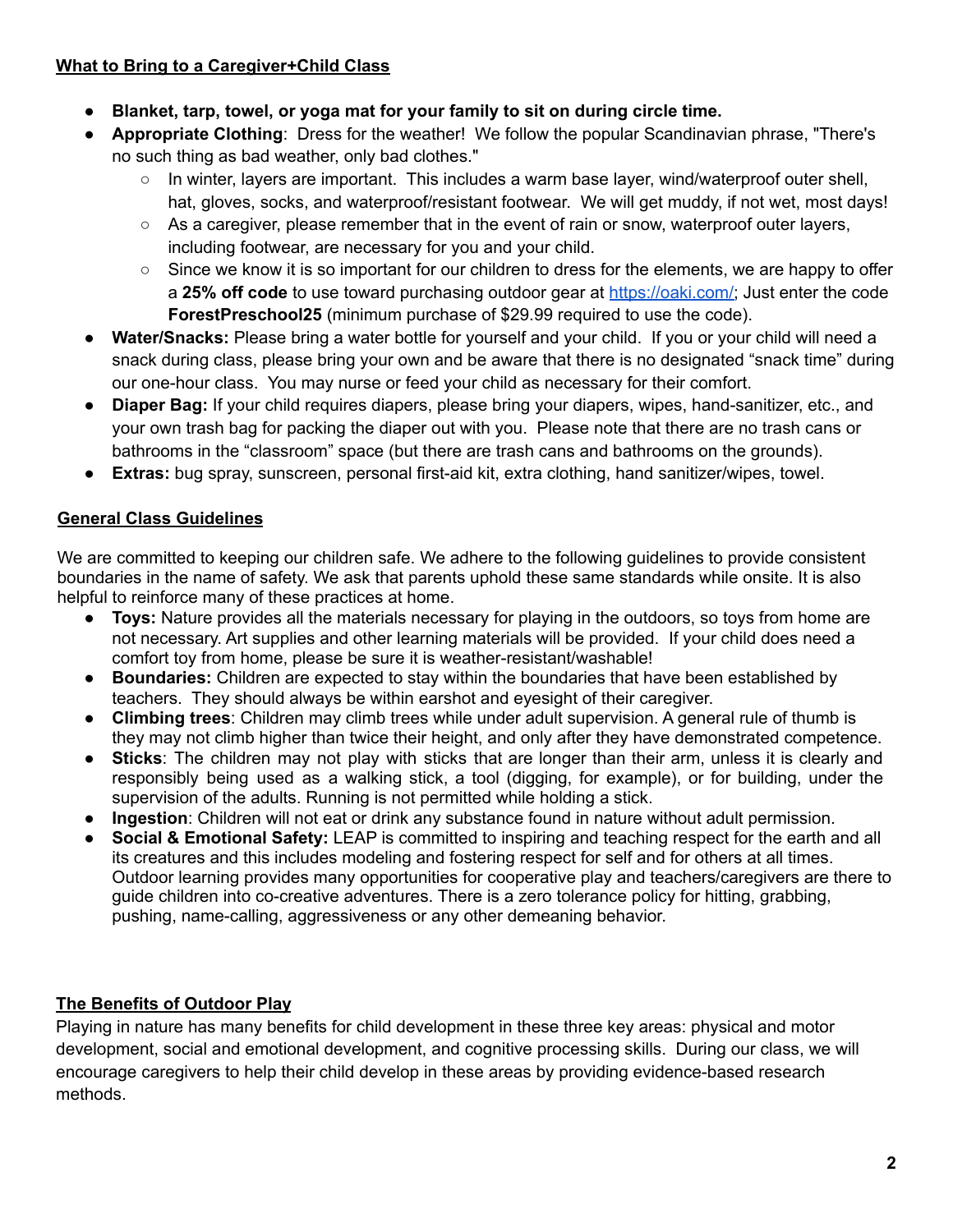| <b>Child's development</b>                                                                                                                                                                                                                                                                                                                                                                                                                                                                                                               | Role as caregiver                                                                                                                                                                                                                                                                                                                                                                                                                                                              | <b>Evidence/Research</b>                                                                                                                                                                                                                                                                                                                                                                                                                                                                                                                                           |
|------------------------------------------------------------------------------------------------------------------------------------------------------------------------------------------------------------------------------------------------------------------------------------------------------------------------------------------------------------------------------------------------------------------------------------------------------------------------------------------------------------------------------------------|--------------------------------------------------------------------------------------------------------------------------------------------------------------------------------------------------------------------------------------------------------------------------------------------------------------------------------------------------------------------------------------------------------------------------------------------------------------------------------|--------------------------------------------------------------------------------------------------------------------------------------------------------------------------------------------------------------------------------------------------------------------------------------------------------------------------------------------------------------------------------------------------------------------------------------------------------------------------------------------------------------------------------------------------------------------|
| <b>Physical and motor development</b><br>$\star$ Evaluating risk is a critical<br>thinking skill: child determines<br>if they are ready to take a risk<br>(must know and listen to own<br>body)<br>$\star$ Coordination, balance, core<br>strength is developed by free<br>play on uneven, natural<br>surfaces<br>★ Physically lifting, rolling, or<br>otherwise moving natural<br>materials and then<br>constructing or building with<br>them requires hand-eye<br>coordination<br>$\star$ Immunity is improved through<br>outside play | Step back and watch<br>. .<br>carefully, be able to step in<br>but only if needed<br>Hazard vs. Risk: adult<br><b>□</b><br>assesses the environment by<br>clearing any hazards (broken<br>bottles, be aware of a rotting<br>log or slippery area, etc.) to<br>create a safe space for<br>children to assess risk                                                                                                                                                               | 1. Ellen Sandseter, Norway<br>(risk-taking leads to<br>confidence and<br>competence);<br>2. Grahn et al, Scandinavian<br>study (nature play leads to<br>better balance, motor skills,<br>strength, concentration,<br>better immune system);<br>Richard Louv, Last Child in<br>3.<br>the Woods (need to be able<br>to assess risk as kids to<br>judge risk as adolescents);<br>4. Dr. Clare McCarthy, "6<br>reasons children need to<br>play outside," Harvard<br>Health Publishing (playing<br>outside promotes health<br>benefits)                                |
| Social and emotional development<br>$\star$ Teamwork<br>Leadership<br>$\star$<br>Confidence<br>★<br><b>Mindfulness</b><br>$\bigstar$                                                                                                                                                                                                                                                                                                                                                                                                     | $\Box$ We model empathy for<br>others, "Our friend fell down,<br>should we see if he is ok?<br>Does he need our help?"<br>$\Box$ Step back and let them work<br>through a problem together<br>$\Box$<br>Help instill intrinsic motivation<br>(ex: instead of "Good job!" try,<br>"You did it!" or "You should be<br>proud of yourself!")<br>$\Box$ Help create a calm<br>environment                                                                                           | 1. David Sobel (nature play<br>leads to children being able<br>to respect others, work<br>together);<br>2. Florence Williams, "The<br>Nature Fix" (Being in nature<br>rests frontal lobe and as our<br>brains relax, we are able to<br>be more creative and it<br>increases our attention<br>spans);<br>3. Dr. Richard Davidson,<br><b>Center for Healthy Minds</b><br>(Healthy lives are enabled by<br>nature: high levels of<br>social-emotional intelligence,<br>an increase in attention<br>span, mindfulness in kids,<br>increased empathy and<br>compassion) |
| <b>Cognitive processing skills</b><br>Make connections<br>$\star$<br>$\star$ See cause and effect<br>$\star$ Compare and contrast based<br>on size, shape, color, etc.<br>$\star$ Sorting and categorizing<br>$\star$ Develop rich language by<br>describing to others what they<br>see, hear, smell, feel<br>$\star$ Problem-solving skills<br>★ Grit, or "stick-to-it-ness," an<br>identified 21st century<br>executive functioning skill                                                                                              | Model grit: persevere through<br>u.<br>a difficult task<br>Ask questions rather than<br>Q.<br>give answers<br>$\Box$ Teach them to notice their<br>environment using all 5<br>senses, but mostly their<br>sense of smell, sight, sound,<br>and touch<br>$\Box$ Ask them to really describe<br>what they notice and what<br>they think. This encourages<br>rich language development<br>(i.e. "What do their eyes look<br>like? Why do you think they<br>have those big eyes?") | Dr. Clare McCarthy, "6<br>1.<br>reasons children need to<br>play outside," Harvard<br><b>Health Publishing</b><br>(problem-solving in<br>executive functioning<br>development in play);<br>2. J.P. Guilford (divergent<br>thinking, or many solutions<br>to a problem);<br>3. Peter Gray (Creativity<br>nurtured by play and<br>freedom to explore)                                                                                                                                                                                                                |